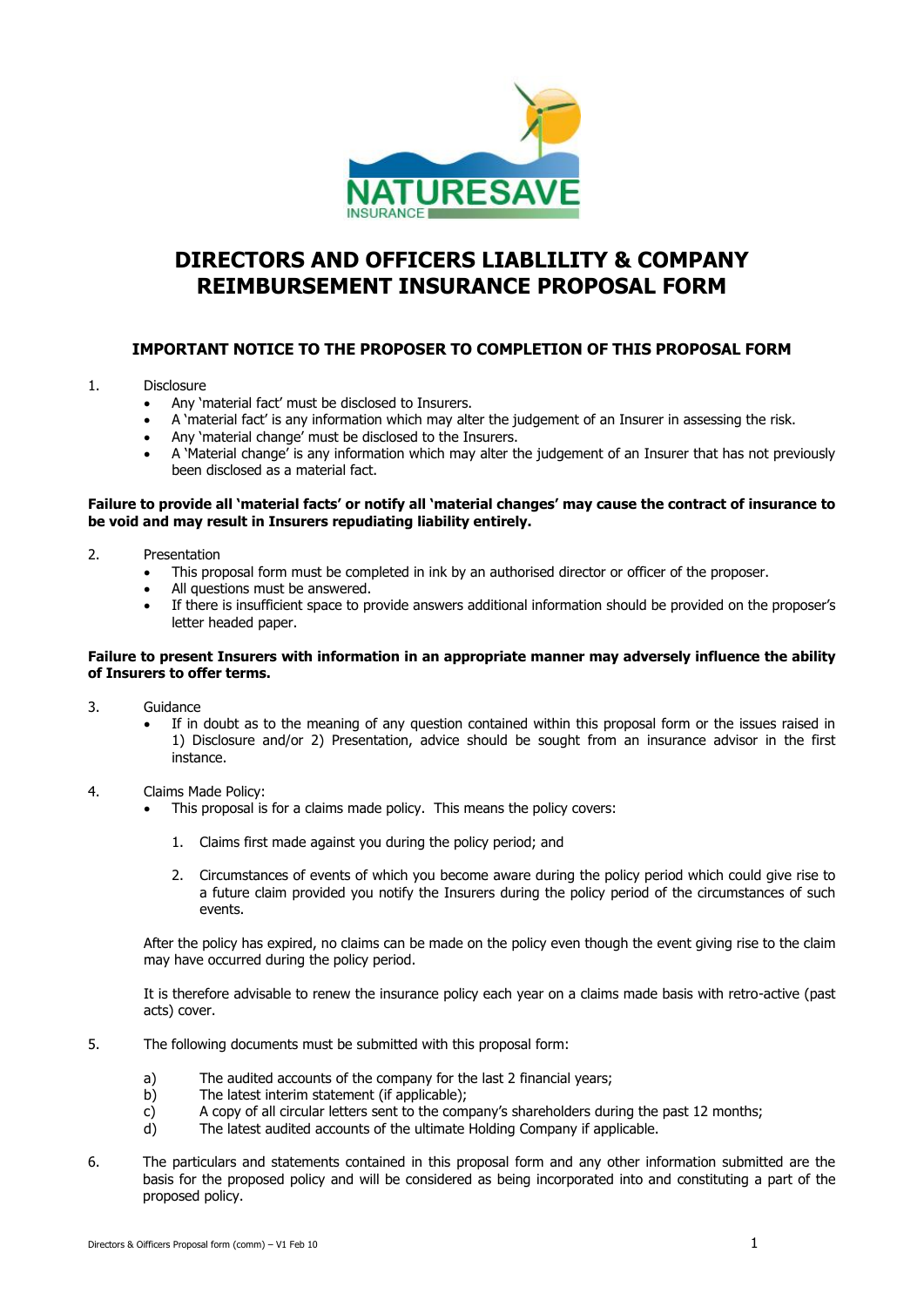# **PROPOSAL FORM**

## **DIRECTORS AND OFFICERS LIABILITY INSURANCE**

## 1. Please provide the following details:

| Name of Company | Date established |
|-----------------|------------------|
|                 |                  |
|                 |                  |
|                 |                  |
|                 |                  |

2. Main address of the Head Office

3. Country of Registration

4. If the Company stated in 1. is a subsidiary of another company, please state the name and address of the ultimate Holding Company.

5. Type of Company (e.g. Public, Private, Close, Mutual etc)

6. Nature of Business

7. Date since the Company has continuously carried on business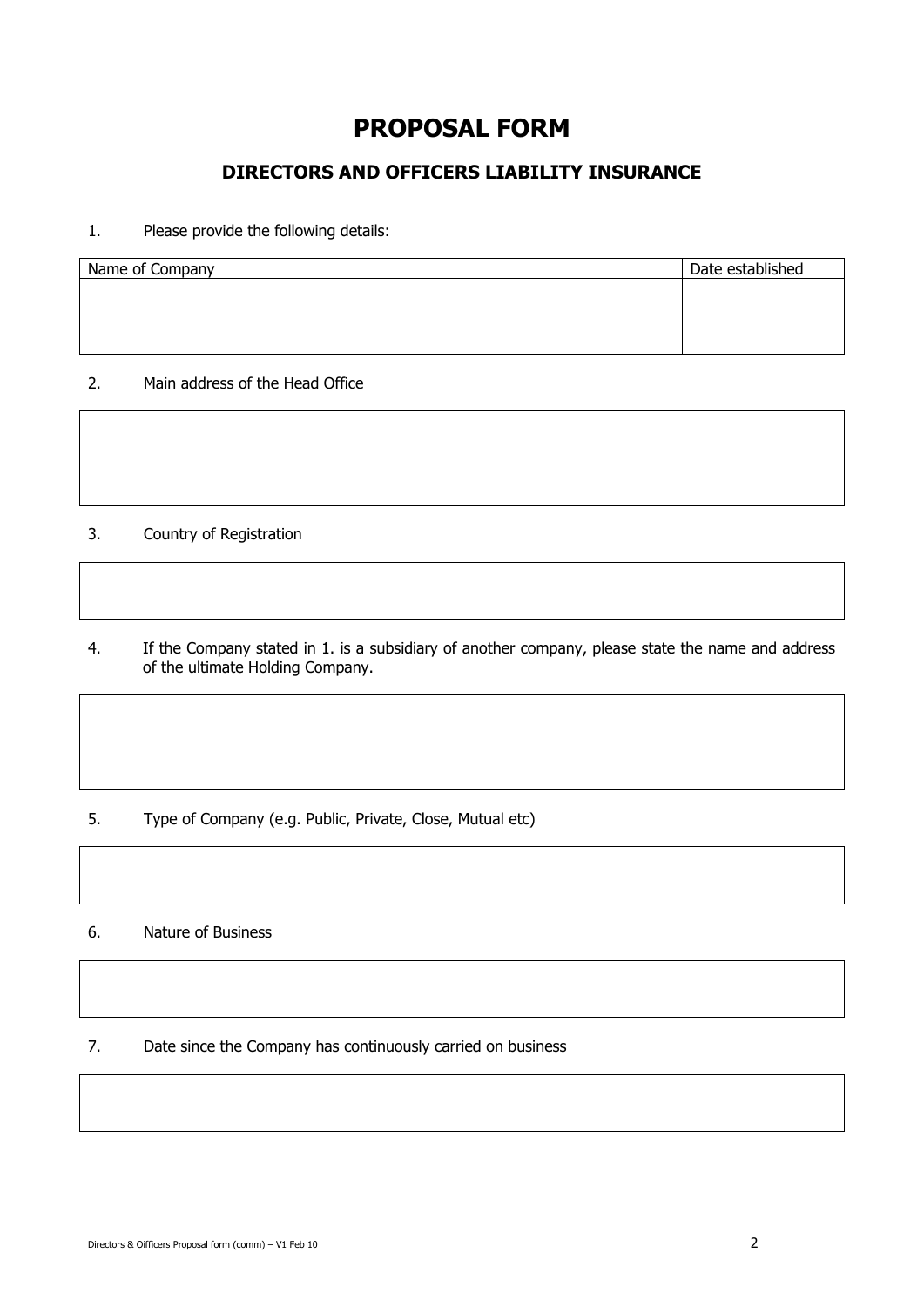| b) Are there any shareholders who own 10% or more of the issued shares? | <b>YES</b> |  |
|-------------------------------------------------------------------------|------------|--|
|                                                                         | NO         |  |

If YES, detail the shareholders and percentages owned:

| Percentages owned |
|-------------------|
|                   |
|                   |
|                   |
|                   |
|                   |

c) Do any of the shareholders listed in 8.b) above have any representation on any board of directors of the Company named in 1. hereof?

| <b>YES</b> |  |
|------------|--|
| ΝO         |  |

If YES, please state their position and which company they represent:

| Position | Company represented |
|----------|---------------------|
|          |                     |
|          |                     |
|          |                     |
|          |                     |

## 9. Is the Company:

| a) Listed on any Stock Exchange? | <b>YES</b> |  |
|----------------------------------|------------|--|
|                                  | NO         |  |

If YES, please state which and date listing obtained:

| Company | Date Listed |
|---------|-------------|
|         |             |
|         |             |
|         |             |
|         |             |

(i) If the Company has had an offering of the Company's Securities in the United States of America, was it subject to the United States Securities Act 1933 and/or the Securities Exchange Act of 1934 and/or any amendments thereto?

| YES       |  |
|-----------|--|
| <b>NO</b> |  |

If YES, please enclose a copy of the latest 20-F filing or similar filing made to the USA Regulatory **Authorities**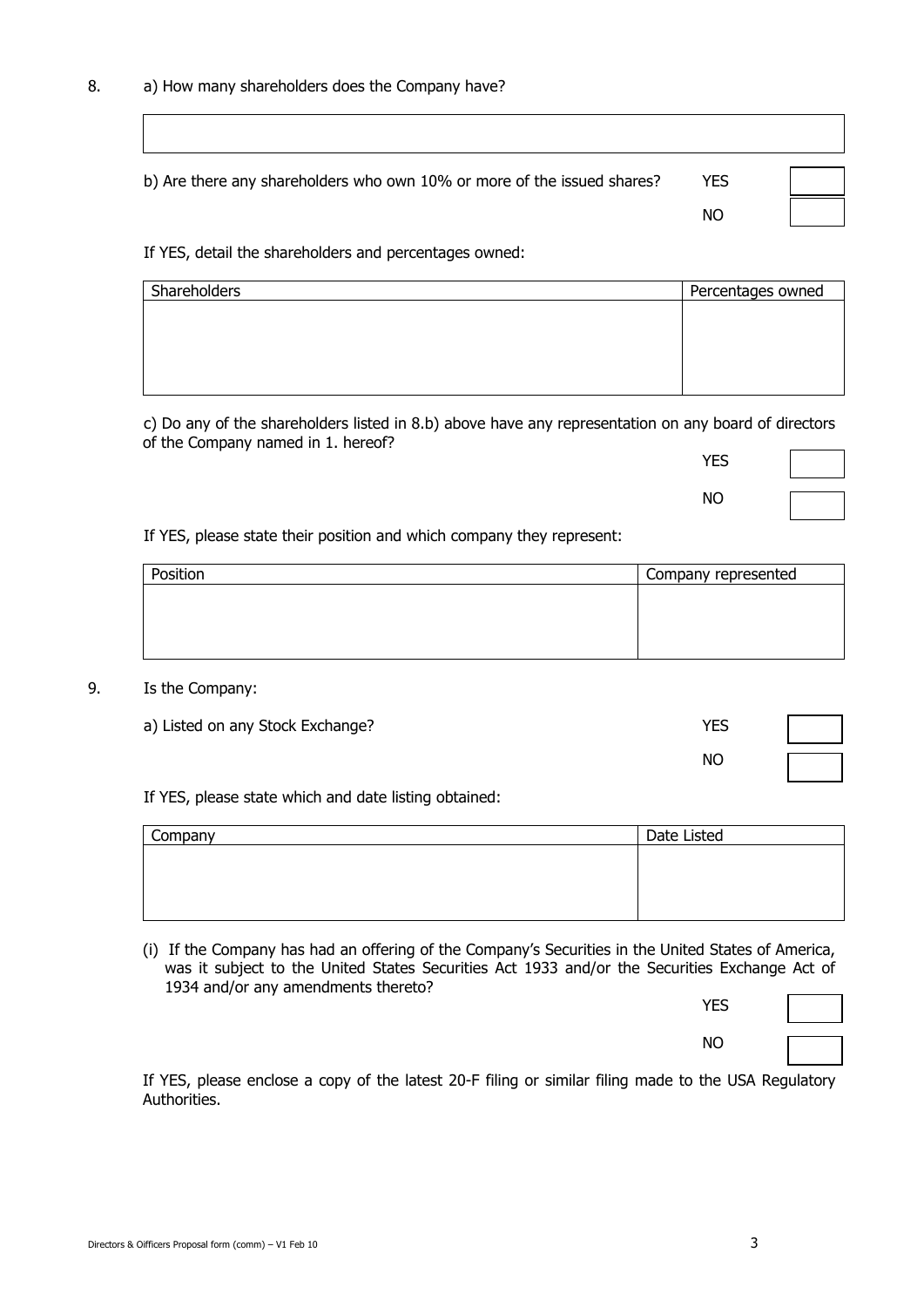| b) Traded in any other way?                                                  | <b>YES</b> |  |
|------------------------------------------------------------------------------|------------|--|
|                                                                              | <b>NO</b>  |  |
| if YES, please specify:                                                      |            |  |
|                                                                              |            |  |
| c) Has the Company, within the past 18 months:                               |            |  |
| (i) Filed any registration statement for a public offering?                  | <b>YES</b> |  |
|                                                                              | <b>NO</b>  |  |
| (ii) Issued any shares (common or otherwise)?                                | <b>YES</b> |  |
|                                                                              | <b>NO</b>  |  |
| ALSO is any such offering or share issue contemplated in the next 12 months? | <b>YES</b> |  |

If YES, please provide details:

Please give the total gross assets of the Company and its subsidiary companies in the United States of America.

- 11. If the Company's shares are traded on any Stock Exchange in the United States of America please state the percentage of the total shares traded:
- 12. Please list any Subsidiary Company which has its shares traded on any Stock Exchange in the United States of America together with the percentage of shares traded:

| Company Name | Percentage of<br>shares traded |
|--------------|--------------------------------|
|              |                                |
|              |                                |
|              |                                |

NO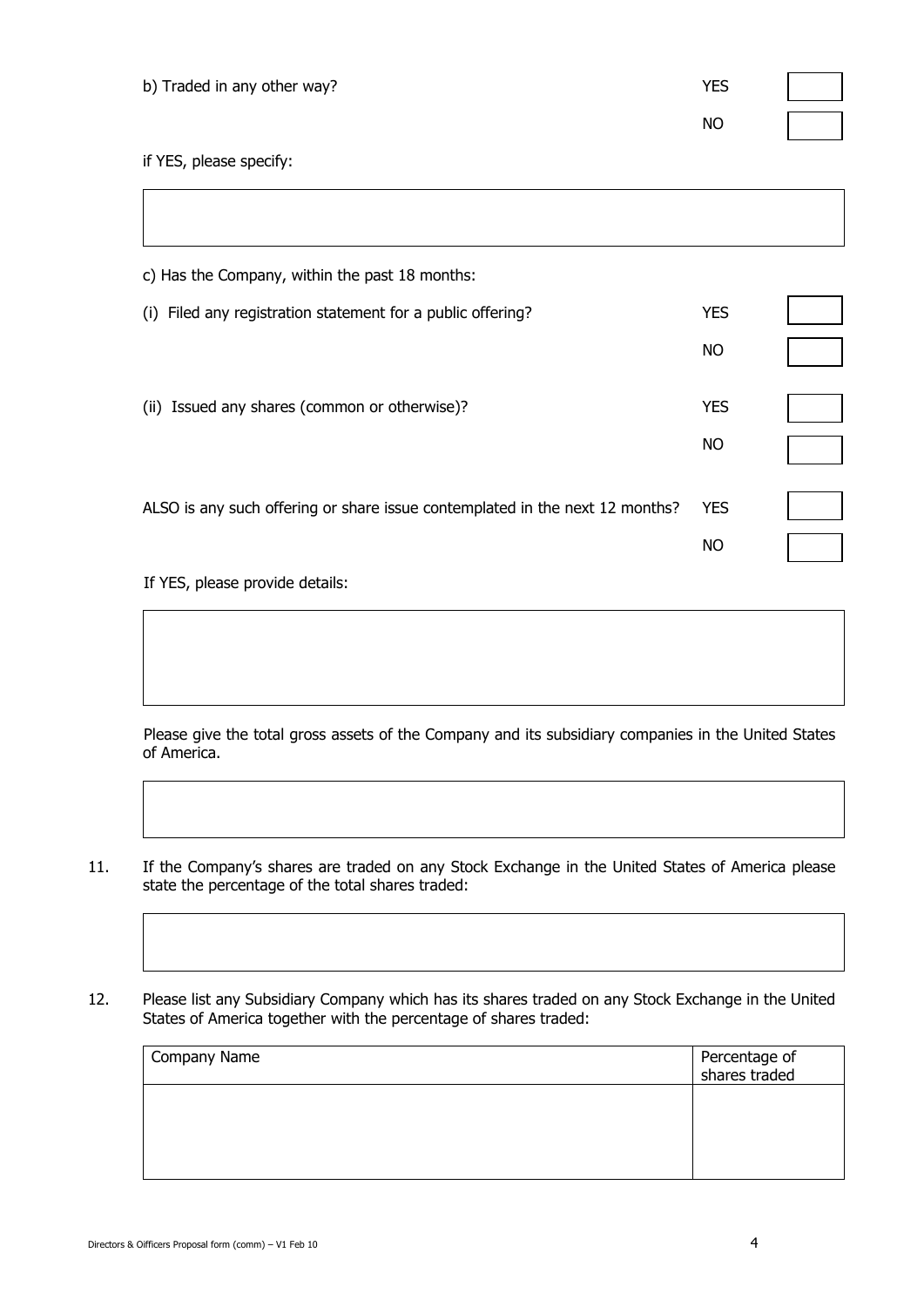13. a) If Directors and Officers Liability Insurance has been carried during the past 3 years, please state:

| i) The name of the Insurers                |  |
|--------------------------------------------|--|
| ii) The period of the Policy               |  |
| iii) The Indemnity Limit                   |  |
| iv) The premium for the last policy issued |  |

b) As far as is known, have the Proposers ever been refused this type of insurance or had a similar insurance cancelled? Ē,

| <b>YES</b> |  |
|------------|--|
| <b>NO</b>  |  |

If YES, please give details:

14. a) Have any claims ever been made against any past or present Director or Officer of the Company or its subsidiaries?  $\overline{\phantom{0}}$ 

|                              | <b>YES</b> |  |
|------------------------------|------------|--|
|                              | ΝO         |  |
| If YES, please give details: |            |  |

b) Is any person proposed for insurance aware, AFTER ENQUIRY, of any circumstances or incident which he or she has reason to suppose might afford grounds for any future claim such as would fall within the scope of the proposed insurance?

YES

NO

If YES, please give details:

15. Amount of Indemnity required: